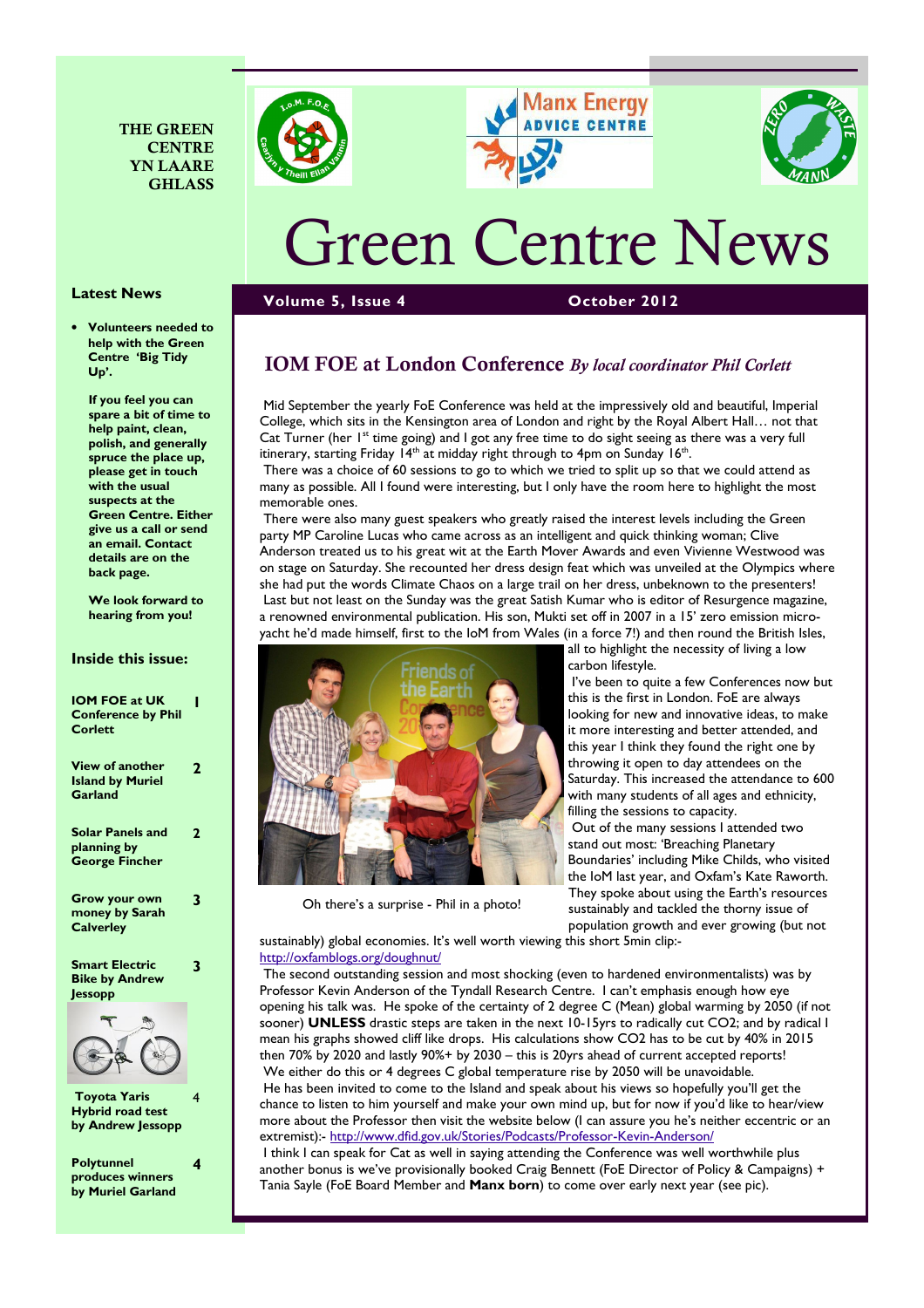#### Page 2 Green Centre News

# View of another Island By Muriel Garland

 I have just had my first visit to Jersey and thought I would share some of my thoughts. What did I notice on that island? Well I certainly couldn't miss their incinerator because it is very prominent on the headland right in the middle of St Helier and visible

from the beach. Apparently this vast building encased in glass has won a design award being hailed as a 'structural success visually reducing the impact of the plant.' I couldn't see it myself. To me it was yet another blot on the landscape. And I found it amazing that they had built it so close to where people live in smart apartments.

 The people of Jersey have paid £110 million for this plant to burn waste on



Jersey's expensive solution to their waste problems

the island. That includes £3 million extra because they failed to fix the exchange rate for the island's biggest ever capital project. Following questions in their parliament the local Jersey Evening Post reported on October 12<sup>th</sup> that there have been more than 2,500 defects on the snagging list since the plant was opened 2 years ago. 154 problems still have to be sorted out. And they still haven't decided what to do with the ash.

 On a more positive note I did see lots of bins for collecting recyclates in the streets and very few 'litter bins' for mixed waste. Apparently recycling rates in Jersey have risen since the incinerator was built. At the end of September they had an electrical waste amnesty so people could dispose of toasters, hairdryers and microwaves etc free. Jersey Evening Post runs an Ecycle page that works like Freecycle ® where people can offer items they no longer need and ask for things they want.

 Considering that Jersey has the highest level of car ownership in the world maybe the best thing I saw there was the new bus station in St Helier. Warm and sheltered with seating and a café it was full of travellers. The staff were very helpful although the bus system is very easy to understand. There are only two ticket prices £1.20 locally and £1.70 to go anywhere on the island. When the bus is due to leave a sliding door opens and passengers step on board. It made travelling by bus a pleasure.

 Comparing that with the experience of catching a bus in Douglas I must say that Jersey is well ahead of us. And I'd like a modern bus station like the one in Jersey in Lord Street, please.

# Solar Panels by George Fincher MEAC

 I hope you are sitting down to read this because there is a shock in store for you. After many years of promises the installation of solar panels (either Photovoltaic to generate electricity or hot water panels to supplement the hot water system) are now 'permitted development'.

 That's right you no longer need to obtain planning permission to install solar panels either on a house roof or on a ground mounted arrangement. As with all permitted development there are restrictions but the restrictions are not a problem in nearly all cases. The permitted development status became the standard from the  $1<sup>st</sup>$  July 2012. Of course it is not all good news. The MEA has tossed a spanner into the works for photovoltaic (PV) installations as they now (as they have always done) check that the grid can safely handle the proposed PV installation. The difference is they now charge a £240 fee to perform this check.

 Well it all helps to ensure fewer people will install those nasty systems that stop them buying lecky from the MEA doesn't it!

On a more positive note I did see lots of bins for collecting recyclates in the streets and very few 'litter bins' for mixed waste.



At last, they're permitted development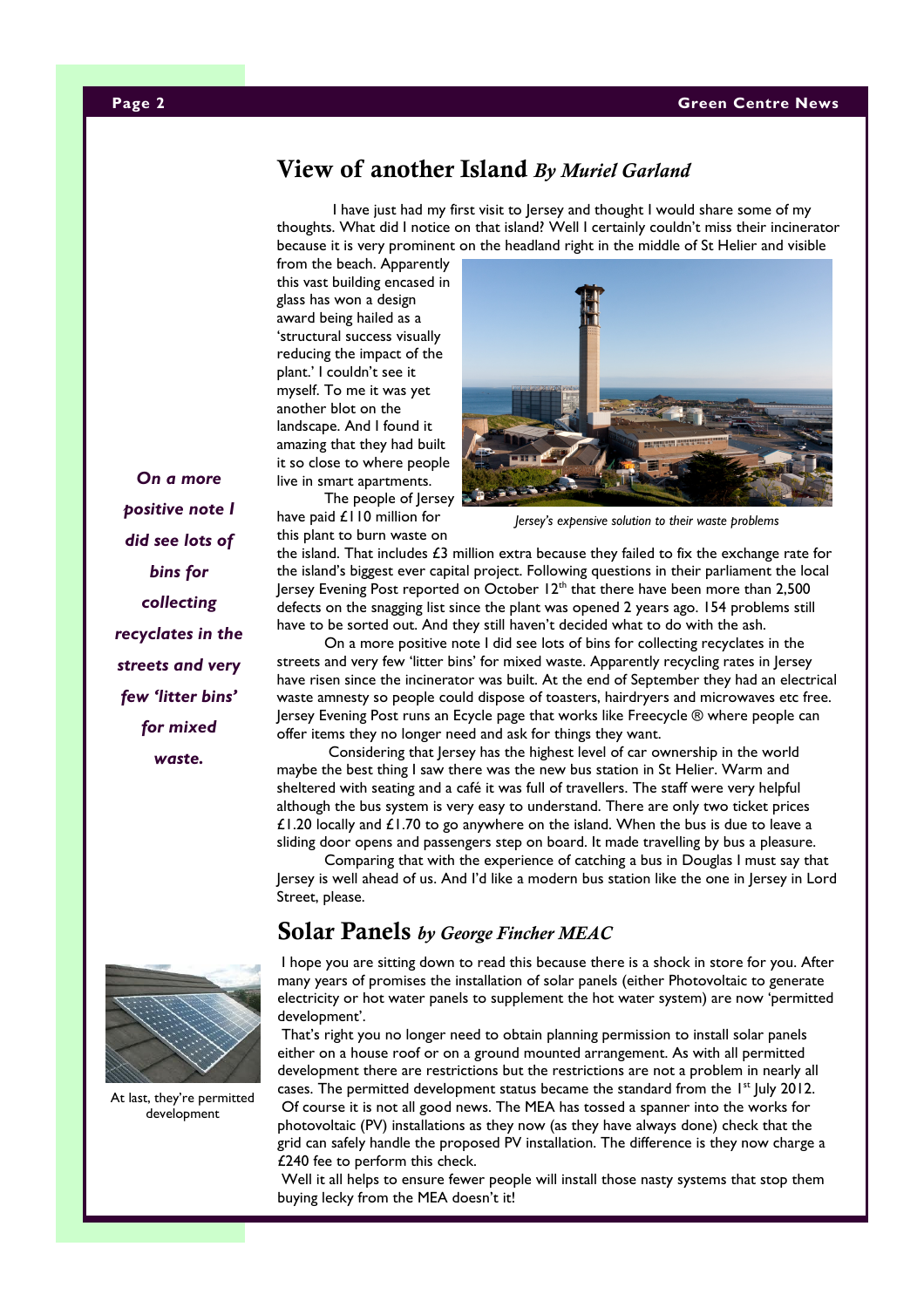# Grow your own money by Sarah Calverley

A local currency is a currency not backed by a government.

It can be a regional currency, or currency run by a group with a shared interest.

 I recall a currency called GEMS where each member of GEMS was issued with a cheque book and GEMS were earned by providing goods or services. For example, a member with chickens could sell two dozen free range eggs for 2 GEMS, another member could earn gems by helping someone to carry some furniture upstairs. As I understand it, the agreement was registered with a voluntary worker who administered the scheme and who kept track of the number of GEMS each member had. It must have posed quite a heavy administrative burden on the voluntary worker keeping track of these GEMS.

 In this computerised day and age I wondered if it would be possible to operate a green trading scheme whereby people could offer their services for a set number of tokens maybe via a website, and a track could be kept electronically of how many tokens they had. These could then be spent on goods (such as home-grown veg) or services (eg window cleaning) and exchanged via a website.

 I was thinking an area such as the Isle of Man would provide just the right type of community for such a scheme.

 So I looked on the internet and found quite a few towns do have their own local currencies and the best website I found was that for the town of Lewes, the Lewes Pound. Take a look at this website: http://thelewespound.org

 I couldn't see any similar scheme in the IOM. Don't you think it would be nice to have a green scheme, where only ethically produced, cruelty free, environmental friendly goods/services were exchanged? **Footnote**: Following on from Sarah's article in the last edition about ethical meat she asks you, if you are concerned about the live exportation of livestock, to visit the following website which has a petition calling for the ban on the practise: http://www.ciwf.org.uk/EndLiveExportsPetition

### Smart Electric Bike by Andrew Jessopp

 I seem to have been very busy testing a variety of electric vehicles for this edition of the newsletter but someone has to do the boring jobs!

 I was fortunate enough the other day to be allowed a test ride on one of the Whitestone Garage's, in Ballasalla, neat looking £2500 electric bicycles. Yes you read it correctly, a bicycle that costs more than many motorised scooters; and you still have to pedal it!

 Smart claim the bike is "set to take the city by storm" and "combines clever functions with advanced technology and outstanding design". Without doubt it features some clever functions and it is the first electric bicycle I have ridden that can recharge the battery whilst on the move. It regenerates power when you apply the back brake or you can set the controls so it generates rather then uses power as you pedal (If I had a quid for everyone that has previously asked me if my own electric bikes can do that (which they can't) I would probably have enough to buy the saddle on the Smart by now.)

 This is by far and away the best feature of the bike, although I also like the belt drive (no more oily stains to wipe off your trousers or fingers when the chain hops off) and the very effective disc brakes. The riding position and handle bar grips are also pretty comfortable.

 However, the rest of the bike doesn't live up to the hype (or price). The motor, a BionX hub motor, is only rated at 200W which seems underpowered, and it only has a three speed SRAM hub gear system fitted. The spacing of the gears is too far apart so in normal riding mode you are either working hard or spinning away like mad.

 The electric motor has four power settings, the lowest hardly noticeable and the highest nothing to rave about. This is a pedelec machine, not a twist and go, so it only gives you power assist when you pedal. It is supposed to measure the effort on the pedals and increase the assistance the harder you are pedalling. On my test ride, along the back road from Ballasalla to the Blackboards and back and down to Cross Fourways, I tried a variety of power and regeneration settings and in all three gears.

 The thing I found most annoying was the way the power kept coming in and backing off even though I was applying a fairly even pressure to the pedals. As a relatively fit 50+ year old I found it hard work to keep a constant speed going, so for someone less fit and expecting the effortless ride proclaimed by Smart's literature they are going to be disappointed.

 Obviously this bike is aimed at people with loads of disposable cash and who already have a flash Mercedes in the garage; but for ordinary mortals £600, or a quarter of the price of the Smart, will buy you a more than decent alternative machine.